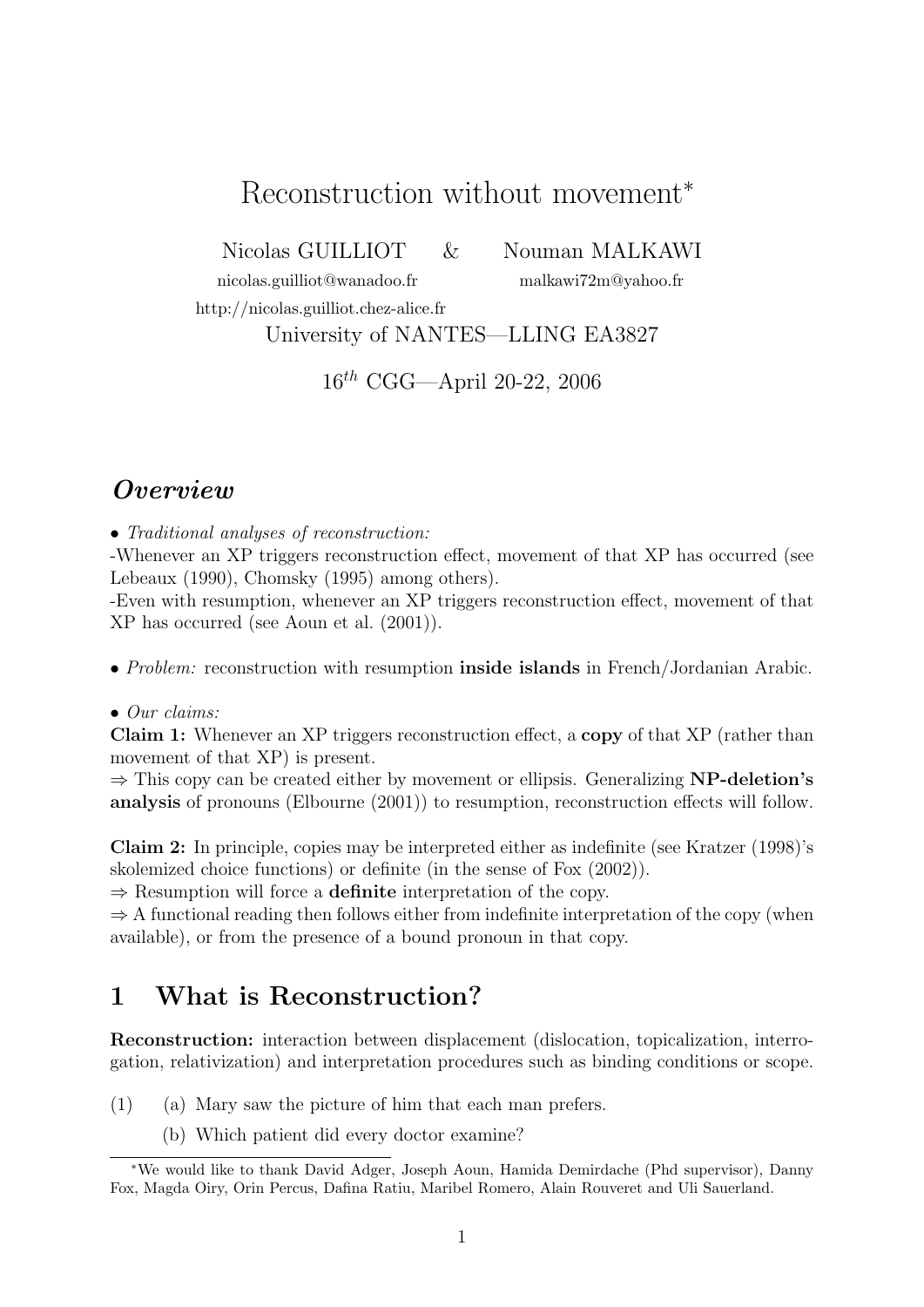$\Rightarrow$  (1a) and (1b) both have a 'reconstructed' reading.

 $(1a) \rightarrow a$  different *picture* for *each man*.

- Binding reconstruction:  $him$  is interpreted as a variable bound by the quantifier;
- Scope reconstruction<sup>1</sup>: narrow scope of *picture* with respect to each man.

 $(1b) \rightarrow a$  different patient for every doctor.

• Scope-only reconstruction: narrow scope of *patient* with respect to each doctor.

GG/minimalist account of reconstruction effects: the copy theory of movement. ⇒ Syntactic mechanism given by Lebeaux (1990), Bianchi (1995), Sauerland (2004) among others, to allow interpretation of a displaced constituent in its base position:

- (2) (a) Mary saw the picture of him that each man prefers picture of him<sup>2</sup>.
	- (b) Which patient did every doctor examine patient?

 $\Rightarrow$  Copies in (2a) and (2b) are interpreted as indefinite (see Kayne (1994) for arguments, and also section 5.1).

Assumption 1: Whenever reconstruction effects appear, movement has occurred.

## 2 What about Resumption?

Resumption: when a pronoun occupies a site where a gap (A' trace) would be expected.

### 2.1 Resumption can save islands

Resumptive strategy can circumvent islandhood<sup>3</sup>, as illustrated with wh-question and dislocation from French in (3a) and (3b), and dislocation from Lebanese Arabic in (3c):

- (3) (a) Quel étudiant es-tu fâché [ $_{Adiunct\; Island}$  parce que le doyen  $*(l)'$ a renvoyé]? 'Which student are you furious because the principal expelled him?'
	- (b) Cet étudiant, tu es fâché  $A_{dipunct}$  Island parce que le doyen  $*(l)$ 'a renvoyé]. 'This student, you are furious because the principal expelled him.'
	- (c) Ha-l-muttahamme tfeejaPto this-the-defendant surprised-2pl  $\int$ Adjunct Island  $la$ because learnt-2pl that *Srifto* Penno habasuw- $*(a)$ . imprisonned-her 'This defendant, you were surprised because you learnt they sent her to jail.'

 $\Rightarrow$  Insertion of a pronoun in (3a), (3b), and (3c) rescues the sentence<sup>4</sup>.

<sup>&</sup>lt;sup>1</sup>For convenience, we refer to all cases of distributive reading of the displaced constituent as scope reconstruction.

<sup>2</sup>Presence of binding reconstruction in restrictive relatives argues for head-raising analysis, as initially proposed by Vergnaud (1973).

<sup>3</sup>When movement is banned in structures such as adjuncts, complex-NPs (strong islands), or highly restricted in others such as wh- structures (weak islands). Notice that only strong islands will be investigated here.

<sup>4</sup>Since extraction out of a strong island is prohibited, several studies resort to a base-generation approach of resumption, in which the resumptive element is generated in the island, and the antecedent base-generated in its surface position.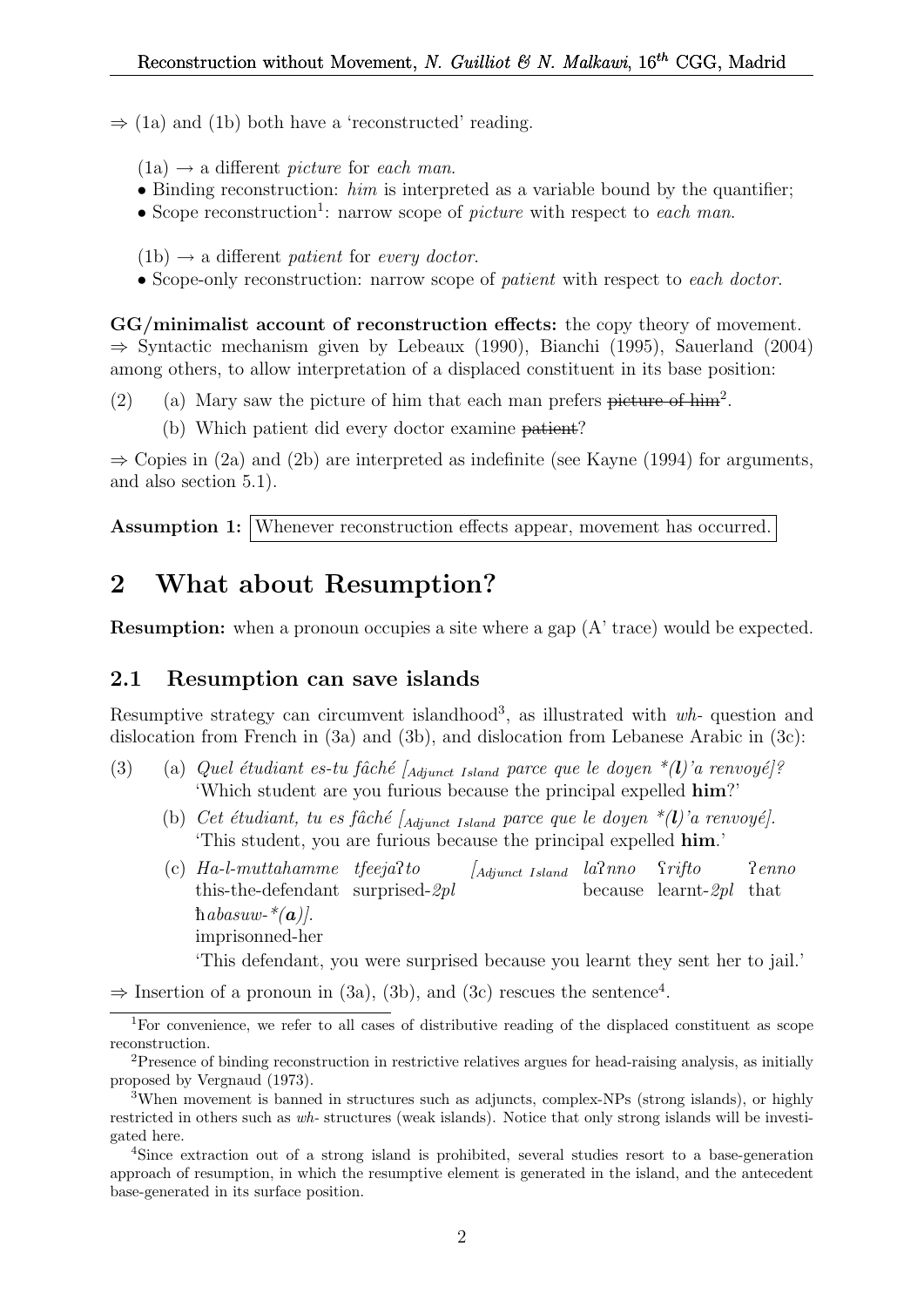### 2.2 Reconstruction with resumption

Consider the contrast noticed in Aoun et al. (2001) for Lebanese Arabic (LA):

- (4) (a)  $/t_0$   $Imiiz-a_1$ student-her the-bad  $l$ -kəsleen $l_2$  ma baddna n $\chi$ abbir wala m $\Omega$ allme<sub>1</sub> Neg want-1p tell-1p no teacher  $P<sub>anno</sub>$ that  $huvw$ e<sub>2</sub> zastbar he cheated-3sm in-the-exam  $b$ -l-fahis 'Her<sub>1</sub> bad student<sub>2</sub>, we don't want to tell any teacher<sub>1</sub> that  $he_2$  cheated on the exam.' (b)  $*$ [təlmiiz-a<sub>1</sub> l-kəsleen]<sub>2</sub> ma badda taQrif  $wala$   $m\Omega$ llme<sub>1</sub> lee
	- student-her the-bad Neg want.3fs know.3fs no teacher why l-mudiira the-principal expelled-him from the-school  $\int a \mathbf{h} a t i t \cdot \mathbf{o}_2$ mn l-madrase 'Her<sub>1</sub> bad student<sub>2</sub>, no teacher<sub>1</sub> wants to know why the principal expelled  $\lim_{2}$  from the school.
	- (c) \*/təlmiiz-a<sub>1</sub> l-kəsleen/<sub>2</sub> ma hkiina student-her the-bad Neg talked-1p with no  $ma\Omega$  wala m $\Omega$ allme<sub>1</sub> teacher Pable-ma before  $(ha)$ -l-majduub<sub>2</sub> yuusal (this)-the-idiot arrive-3sm 'Her<sub>1</sub> bad student<sub>2</sub>, we didn't talk to any teacher<sub>1</sub> before **this idiot**<sub>2</sub> arrived.'

 $\Rightarrow$  If there is no island as in (4a), the 'reconstructed' functional reading is allowed (a different *student* for *each teacher*), whereas it is not available anymore when a weak or strong island intevenes (see (4b) and (4c)).

#### Aoun et al. (2001)'s approach: apparent vs true resumption.

 $\Rightarrow$  The (possessive) pronoun in the left-dislocated DP in (4a) can be bound by the negative  $QP$  wala ms<sup>nsness</sup> allme 'no teacher'. Aoun et al. (2001) conclude from (4a) that resumption can be derived with movement (adjunction structure with the RP and the copy) when no island appears (case of apparent resumption, as the LF schema in (5) shows):

(5) Apparent resumption:  $[p_P \dots \text{ pronoun}_1 \dots]_2$   $[p \dots QP_1 \dots [cp \dots [pp \ p_P \dots \text{ pronoun}_1 \dots]_2$   $RP_2]$ 

 $\Rightarrow$  In contrast, resumptive elements inside islands seem not to show reconstruction effects, as (4b) and (4c) show. Resumptive pronouns and epithets within islands are true last resort resumptives. This strategy implies the absence of movement, and thus the absence of a copy of  $\ell \in \ell^2$  l-kasleen<sub>2</sub> 'her bad student' as shown in (6):

(6) *True resumption:*  
\n
$$
\begin{bmatrix} DP & \cdots & \text{pronoun}_{*1} & \cdots \end{bmatrix} \begin{bmatrix} I & \cdots & QP_1 & \cdots & I_{Sland} & \cdots & [DP & RP_2] \end{bmatrix}
$$

Apparent resumption True resumption Reconstruction No reconstruction

Table 1. Reconstruction with Resumption

Assumption 2: Even with resumption, when reconstruction holds, movement is present.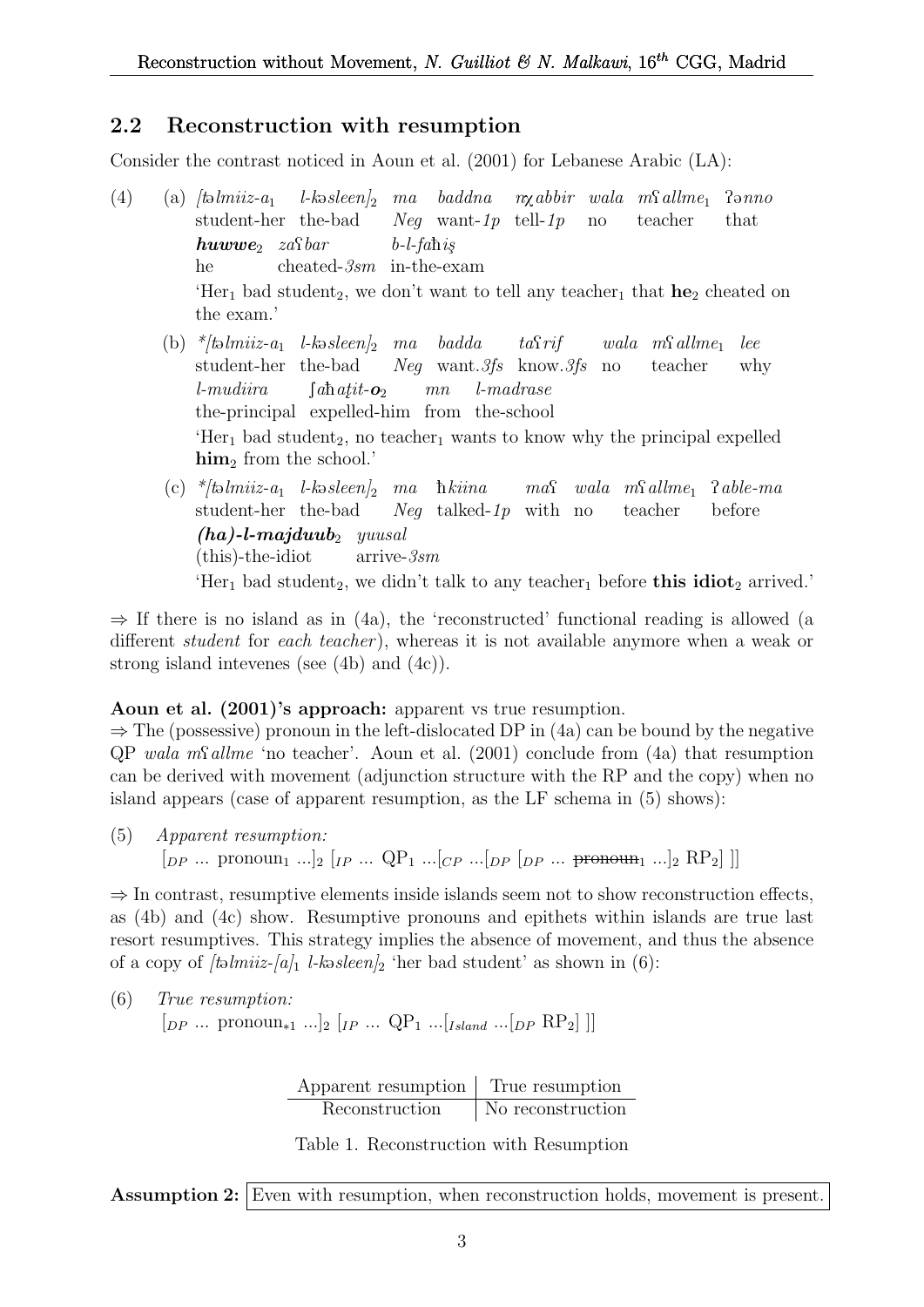## 2.3 The Paradox

Assumption 1: Whenever reconstruction effects appear, movement has occurred. Assumption 2: Even with resumption, when reconstruction effects appear, movement has occurred.

 $\Rightarrow$  These two conclusions lead to the following prediction:

### Reconstruction should never occur within islands.

However, consider the following dislocation structures from Jordanian Arabic (JA) in (7) and French in (8), and wh- structures from French in (9). All these examples involve resumption (clitic or doubled clitic) within an island:

(7) Clitic/doubled clitic inside strong (adjunct) island:

 $[tali b - h_a]_1$ student-her the-bad  $l$ -kassoul]<sub>2</sub> ma zi $\Omega$ lat Neg upset.3sf no  $[wala \t mSallmih]_1$   $la$ sannuh teacher because l-mudiirah the-principal expelled.  $3sf\text{-}CL$  /  $CL$  he from the-school  $kah\int at$ -oh<sub>2</sub>  $\int$  -oh<sub>2</sub>  $hu_2$  mn l-madrase 'Her bad student, no teacher was upset because the principal expelled him from school.'

(8) Clitic inside strong (adjunct) island:

La photo<sub>1</sub> de sa<sub>2</sub> classe, tu es fâché parce que chaque prof<sub>2</sub>  $\mathbf{l}_1$ 'a déchirée. 'The picture of his class, you are furious because each teacher tore it.'

(9) Clitic inside strong (adjunct) island:

Quelle photo<sub>1</sub> de lui<sub>2</sub> es-tu fâché parce que chaque homme<sub>2</sub>  $l_1$ 'a déchirée? 'Which picture of him are you furious because each man tore it?'

 $\Rightarrow$  The examples in (7), (8) and (9) can all have a 'reconstructed' functional reading:

 $(7) \rightarrow$  a different *student* for *each teacher* (strict mapping teacher/picture).

- Binding reconstruction: the possessive -ha 'her' is interpreted as a bound variable.
- $(9) \rightarrow$  Answer: la photo de lui à son mariage ('the picture of him at his wedding').
- Binding reconstruction: the pronoun  $lui$  is interpreted as a bound variable.

If reconstruction is only a consequence of syntactic movement, as suggested in Lebeaux (1990), Chomsky (1995) and Aoun et al. (2001) among others, how is reconstruction possible in a strong island?

# 3 What really matters for Reconstruction?

In JA, presence vs absence of reconstruction depends descriptively on two parameters<sup>5</sup>:

- the type of resumption
- the type of binding condition.

<sup>5</sup>Obviously, other parameters play a crucial role in banning or allowing reconstruction, such as arguments vs adjuncts, or even weak vs strong islands. But these will not be investigated here.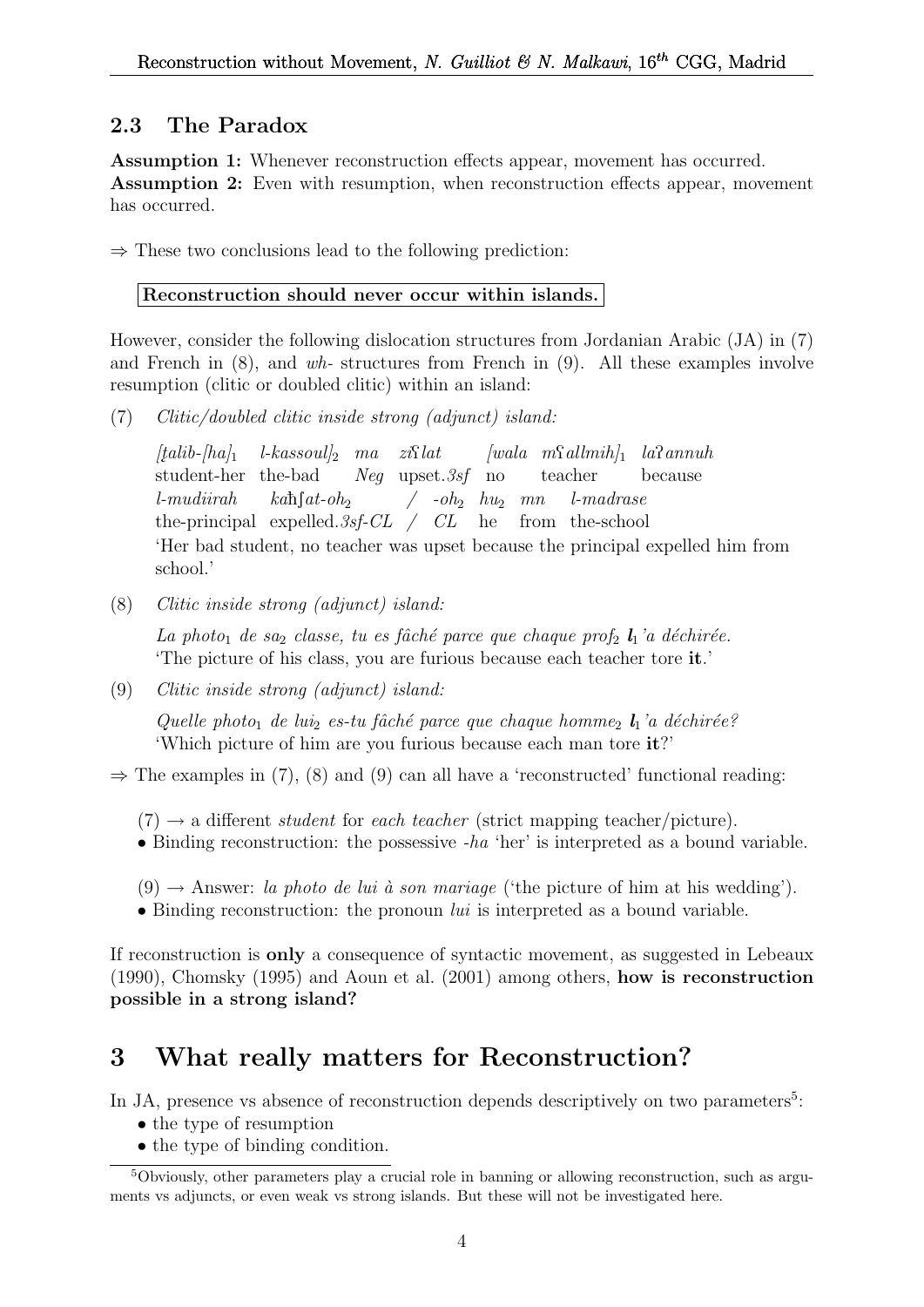### 3.1 The type of resumption: weak vs strong

The distinction between strong (strong pronoun or epithet) and weak (clitic and doubled clitic) resumptives plays an important role in allowing or banning reconstruction, but only within strong islands.

|                 | Weak resumption   Strong resumption |
|-----------------|-------------------------------------|
| Clitics         | Strong pronouns                     |
| Doubled clitics | Epithets                            |

Table 2. Typology of Resumption

 $\Rightarrow$  Weak resumptives (clitic or doubled clitic) in strong islands allow for the 'reconstructed' functional reading, as shown in (10a).

 $\Rightarrow$  **Strong** resumptives (strong pronoun or epithet) in strong islands **ban** the 'reconstructed' functional reading (see (10b)).

- (10) Weak resumption (a) vs strong resumption (b) in strong (adjunct) island:
	- (a)  $[talib-|ha]_1$  l-kassoul]<sub>2</sub> ma hakjan student-her the-bad Neg talked.1pl with no  $ma\Omega$  $[wala \ m\Omega] \t m\delta h]$  gabl-ma teacher before  $t\lceil uf-uh_2\rceil$  $\text{ saw.3sf-Cl}$  /  $\text{-Cl}$  he the-principal.3sf  $\int$  -uh<sub>2</sub> hu<sub>2</sub> l-mudiirah 'Her bad student, we didn't talk to any teacher before the principal saw him.'
	- (b)  $\frac{k}{t}$ alib-[ha]<sub>1</sub> l-kassoul]<sub>2</sub> ma hakjan student-her the-bad Neg talked.1pl with  $ma\Omega$  $[wala \ mSallmih]_1$  gabl-ma no teacher before  $hu_2 \quad / \quad ha$ -l-gabi<sub>2</sub> he / the-idiot.  $3sm$  arrive.  $3sm$ yesal

'Her bad student, we didn't talk to any teacher before he / this idiot arrived.'

|                 | Strong island                                                |
|-----------------|--------------------------------------------------------------|
| Weak resumption | reconstruction with BVA $(\sqrt)$                            |
|                 | Strong resumption $\parallel$ no reconstruction with BVA (*) |

Table 3. Reconstruction: weak vs strong resumption

### 3.2 The type of binding condition: positive vs negative

The type of binding condition also determines presence or absence of reconstruction, but only with weak resumption.

#### Weak Resumption:

 $\Rightarrow$  Whether or not an island appears in the structure, weak resumption gives rise to:

- reconstruction with positive binding conditions (BVA satisfied in  $(a)$  examples)<sup>6</sup>;
- no reconstruction with negative conditions (Cond. C not violated in (b) examples).

 $6$ Notice that Condition A unsurprisingly behaves strictly in parallel to BVA, as both conditions are positive binding conditions.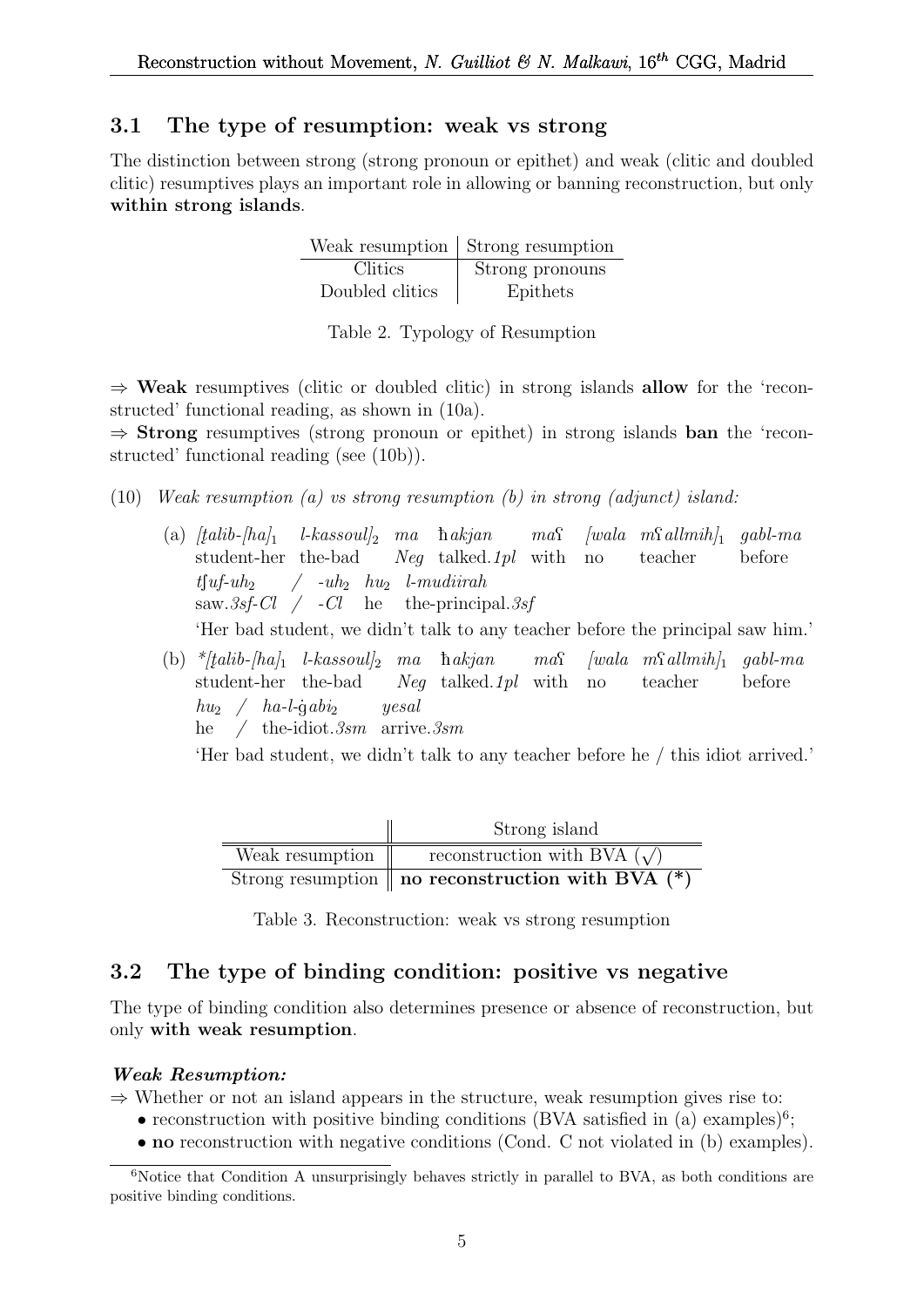- (11) BVA vs Condition C with no island:
	- $\alpha$   $[tail-ba]_1$  l-kassul]<sub>2</sub> ma beddna ngol [l-wala m $\Omega$ allmih]<sub>1</sub> student-her the-bad Neg want.1pl say to-no teacher Penno that l-mudiirah the-principal expelled. 3sm. - Cl from the-school  $tardat$ -oh<sub>2</sub> mn l-madrase 'Her bad student, we don't want to tell any teacher that the principal expelled him from the school.'
	- (b) *Salamit*<sub>2</sub> *Karim*<sub>1</sub>, *bitfakir* grade Karim think.2sm that Pinnu pro<sup>1</sup> lazim Pi gayyar-ha2. he must change-it 'Karim's grade, you think that he must change it.'
- (12) BVA vs Condition C in strong island:
	- $\alpha$  (a)  $[tailb$ - $[ha]_1$  l-kassoul]<sub>2</sub> ma zi $\Omega$ lat  $[wala$  m $\Omega$ allmih]<sub>1</sub> la $\Omega$ annuh student-her the-bad Neg upset.3sf no teacher because l-mudiirah the-principal expelled.  $3sf\text{-}CL$  /  $CL$  he from the-school  $kab$ [ $at$ - $oh$ <sub>2</sub>  $/$  -oh<sub>2</sub>  $hu_2$  mn l-madrase 'Her bad student, no teacher was upset because the principal expelled him from school.'
	- (b)  $\int \mathcal{R} a k h u$   $Laila_1 \vert_2$  pro<sub>1</sub>  $zi \mathcal{R} l$ brother Laila she upset.3sf because laPannuh l-mudiirah the-principal expelled. 3sm-Cl  $tardat$ -uh<sub>2</sub>  $/$  -uh<sub>2</sub>  $hu_2$ / Cl he

'The brother of Laila, she got upset because the principal expelled him.'

#### Strong Resumption:

 $\Rightarrow$  This contrast is not present with strong resumption, as positive and negative binding conditions follow the same pattern:

- reconstruction when no island intervenes;
- no reconstruction when a strong island intervenes.
- (13) BVA and Condition C with no island:
	- (a)  $[talib-[ha]_1$  l-kassul]<sub>2</sub> ma beddna ngol [l-wala m $\Omega$ allmih]<sub>1</sub>  $\Omega$ enno student-her the-bad Neg want.1pl say to-no teacher that  $hu_2$  gas he cheated.3.sm in-the-exam  $b$ -l- $m$ ti $\hbar$ an 'Her bad student, we don't want to tell any teacher that he cheated in the exam.'
	- (b) \*/?akhu Laila<sub>1</sub>/<sub>2</sub> pro<sub>1</sub> galat brother Laila she said. 3sf that he / the-idiot  $\lim_{n \to \infty}$   $\frac{h u_2}{n}$   $\frac{h a - l - h a b i l h_2}{n}$  safar left.3sm 'The brother of Laila, she said that he/the idiot left.'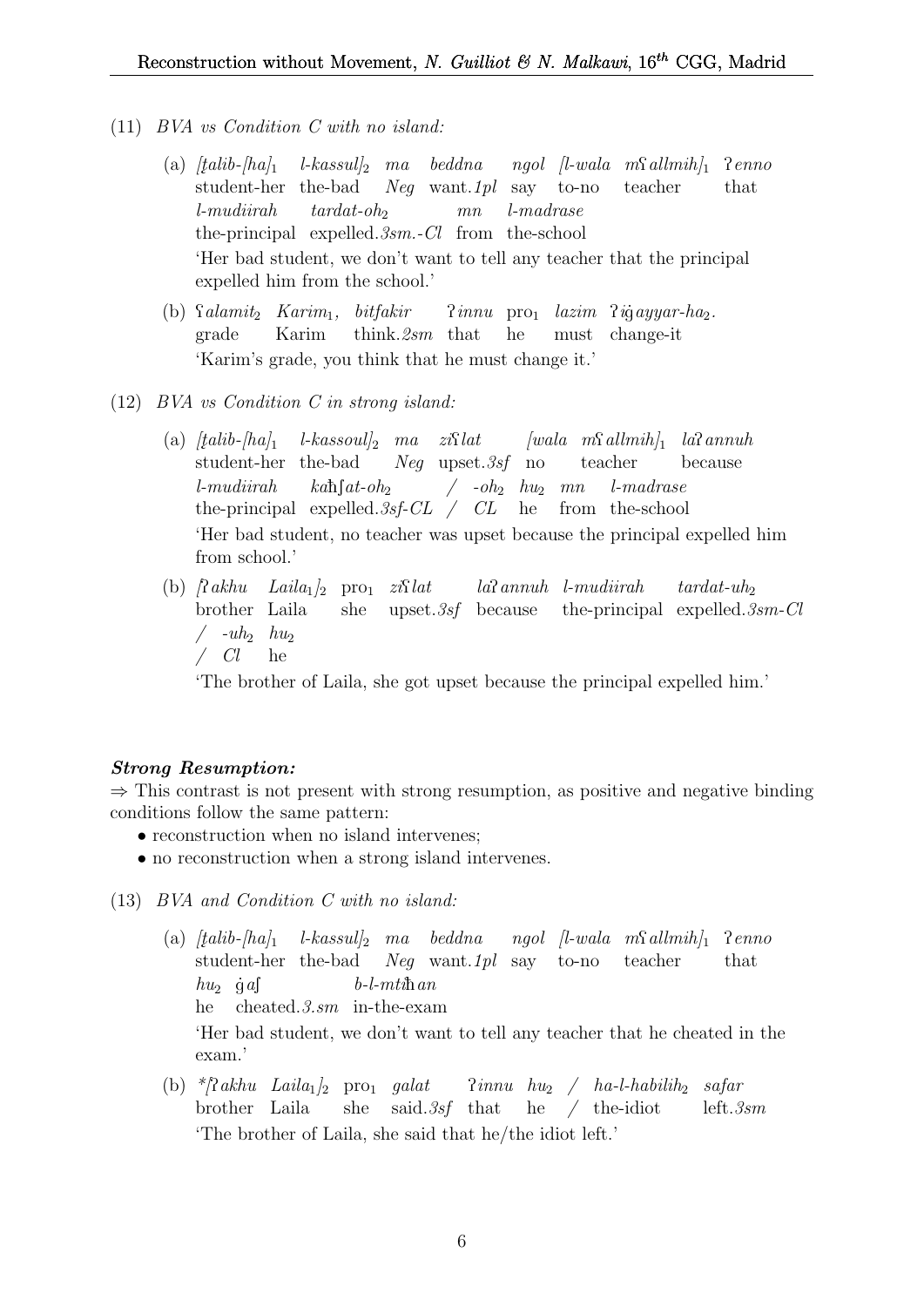- (14) BVA and Condition C in strong island:
	- $\hbox{(a)} \ \ {^*\! [tali\! b\!-\!\! [ha]\!}_1 \ \ \hbox{\it l-kassoul}]_2 \ \ \ ma \ \ \ \hbox{\it hakjan}$ student-her the-bad Neg talked.1pl with  $ma\Omega$  $[wala \ m\Omega dlmih]_1$ no teacher gabl-ma before  $h u_2 \quad / \quad h a$ -l-ġabi<sub>2</sub> he / the-idiot.3sm arrive.3sm yesal

'Her bad student, we didn't talk to any teacher before he / this idiot arrived.'

(b)  $\int \mathcal{R} a k h u$  Laila<sub>1</sub>  $\int_2$  pro<sub>1</sub>  $z i \mathcal{R} l a t$ brother Laila she upset.3sf because he / the-idiot  $la$ annuh  $hu_2$  /  $ha$ -l-habilih<sub>2</sub> safar left.3sm 'The brother of Laila, she got upset because he/the idiot left.'

|                   | No island                              | Strong island                       |
|-------------------|----------------------------------------|-------------------------------------|
| Weak resumption   | reconstruction with BVA $(\sqrt{\ }),$ | reconstruction with BVA $(\sqrt)$ , |
|                   | not with Cond. C $(\sqrt)$             | not with cond. C $(\sqrt)$          |
| Strong resumption | recontruction with BVA $(\sqrt)$       | no recontruction with BVA $(*)$     |
|                   | and with Cond. $C$ $(*)$               | and with Cond. C $(\sqrt)$          |

Table 5. Reconstruction: weak vs strong resumption, no vs strong island & positive vs negative condition

# 4 Main proposal

Our analysis of reconstruction is based on the following central claim:

Claim 1: Whenever an XP triggers reconstruction, a copy of that XP is present.

⇒ Reconstruction with weak resumption based on ellipsis via NP-deletion's analysis of resumptive pronouns (see Elbourne (2001) among others);

⇒ Reconstruction with strong resumption based on movement when available (along the lines of Aoun et al. (2001)).

## 4.1 Weak resumptives as definite determiners

Elbourne (2001) assimilates third person pronouns to definite determiners, and further assumes the following structures:

 $(15)$  (a)  $\lceil_{DP} \rceil_D$  the/it] NP (b)  $\lceil_{DP}$  the/it 1 ]

 $\Rightarrow$  In (15a), the pronoun takes an NP-complement as argument (undergoing NP-deletion under identity with a linguistic antecedent).

 $\Rightarrow$  In (15b), the pronoun takes an index (variable) as argument.

Our claim: Weak resumptives are definite determiners in the sense Elbourne (2001), taking either the NP-complement as argument (see (15a)), or the index (see (15b)).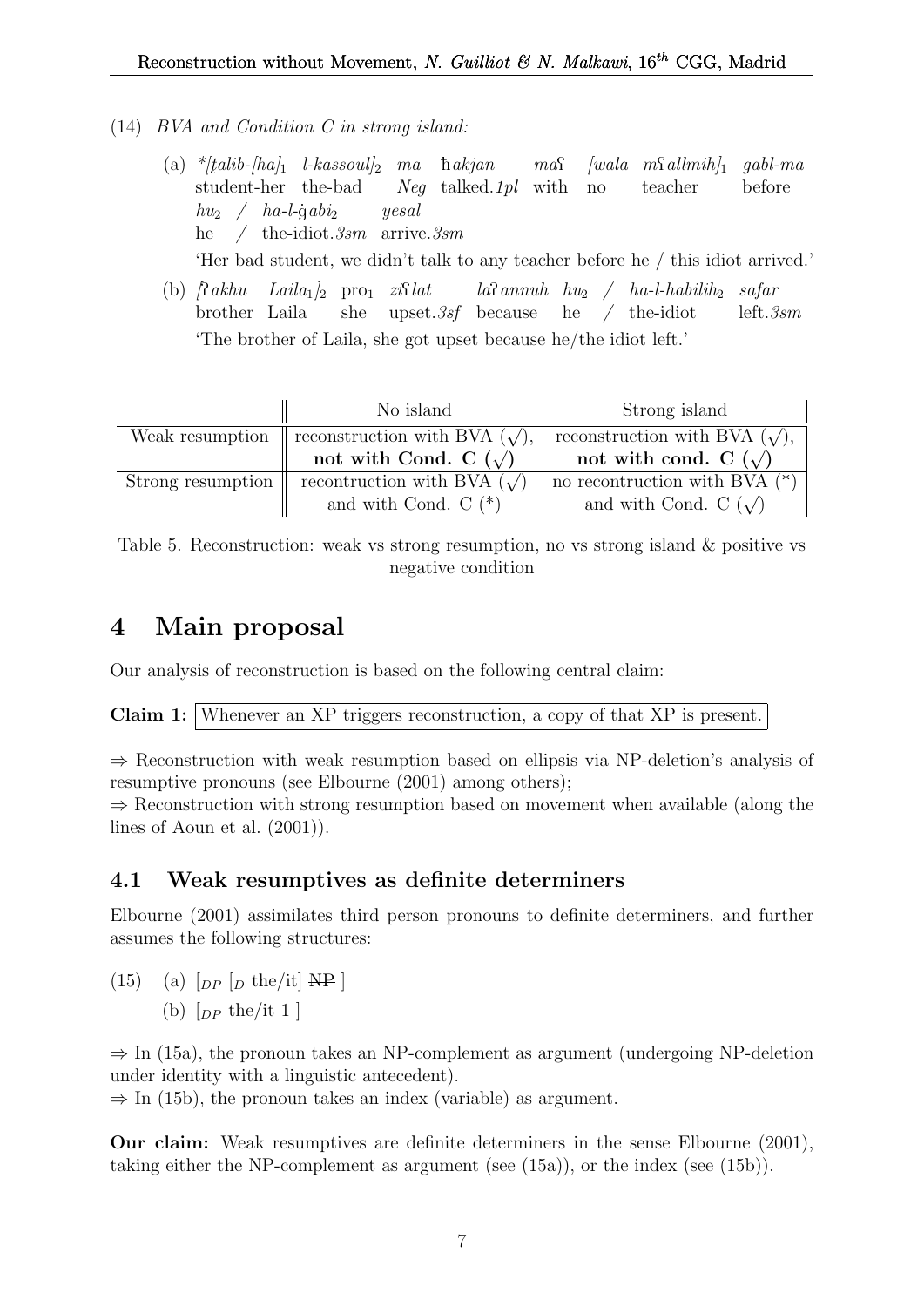This proposal will account for the fact that reconstruction with weak resumption:

- is not sensitive to islandhood (always available with BVA);
- is sensitive to binding conditions (available with BVA, but absent with cond. C).

Insensitivity to islandhood is predicted as reconstruction follows from ellipsis and not movement.

Sensitivity to binding conditions also follows: reconstruction holds with positive binding conditions (BVA), but never with negative ones (Cond. C), as pronouns allow for two possible arguments (see possible structures in (15)).

Reconstruction holds with BVA in (16) as weak resumptives can be analysed with the NP-argument, giving rise to the schemas in (17):

- $(16)$  (a)  $[talib-|ha]_1$ student-her the-bad  $l$ -kassoul] ma zi $\Omega$ lat Neg upset.3sf no  $[wala \t mSallmih]_1$   $la$ sannuh teacher because l-mudiirah the-principal expelled. 3sf-CL / CL he from the-school  $k$ ahf $at$ -oh / -oh hu mn l-madrase 'Her bad student, no teacher was upset because the principal expelled him from school.'
	- (b) La photo de saz classe, tu es persuadé que chaque prof<sub>2</sub> l'a déchirée. 'The picture of his class, you are sure that each teacher tore it.'
- (17) (a)  $\text{tail}\ \text{halib-}\ \text{halib-}\ \text{lassoul}$  ...  $\text{vala}$  m $\text{Salimih}\$ <sub>1</sub> ...  $\text{lpp}$  -oh  $\text{lpp}$   $\text{tail}\ \text{halib-}\ \text{ha}_{1}$  l-kassoul  $\text{ll}$ the bad student of her<sub>1</sub> ... no teacher<sub>1</sub> ... [<sub>DP</sub> her [<sub>NP</sub> bad student of her<sub>1</sub>]]
	- (b) la photo de sa<sub>2</sub> classe ... chaque prof<sub>2</sub> ...  $\langle$ <sub>DP</sub> l' $\langle$ <sub>NP</sub> photo de sa<sub>2</sub> classe) the picture of his<sub>2</sub> class ... each teacher<sub>2</sub> ...  $[p \text{p it } [NP]$  picture of his<sub>2</sub> class]

 $\Rightarrow$  Under (17), binding reconstruction is predicted, as a copy of the displaced constituent appears within the scope of the quantifier, leading to the bound variable reading of the pronoun/possessive.

Reconstruction does not hold with Condition C in (18) as weak resumptives can also be analysed with an index as argument (no elided NP), giving rise the schemas in (19):

- (18) (a)  $\int \mathcal{R} \, dkhu$   $Laila_1\vert_2$  pro<sub>1</sub>  $zi\mathcal{R} \mathcal{R}$ brother Laila she upset.3sf because laPannuh l-mudiirah the-principal expelled. 3sm-Cl  $tardat$ -uh<sub>2</sub>  $/$  -uh<sub>2</sub>  $hu_2$  $\angle$  Cl he 'The brother of Laila, she got upset because the principal expelled him.'
	- (b) Le crayon<sub>2</sub> de Laila<sub>1</sub>, je suis persuadé qu'elle<sub>1</sub>  $l_2$ 'a volé. Lit. 'The pen of Laila, I'm sure that she stole it.'
- (19) (a)  $\int$ Rakhu Laila<sub>1</sub> $\int_2$  ... pro<sub>1</sub> ...  $\int_{DP}$  -oh<sub>2</sub>  $\int$ the brother<sub>2</sub> of Laila<sub>1</sub> ... she<sub>1</sub> ... [ $_{DP}$  him<sub>2</sub>]
	- (b) le crayon<sub>1</sub> de Laila<sub>2</sub> ... elle<sub>2</sub> ...  $\lceil \ln \frac{1}{l} \rceil$ the pen<sub>1</sub> of Laila<sub>2</sub> ... she<sub>2</sub> ... [ $_{DP}$  it<sub>1</sub>]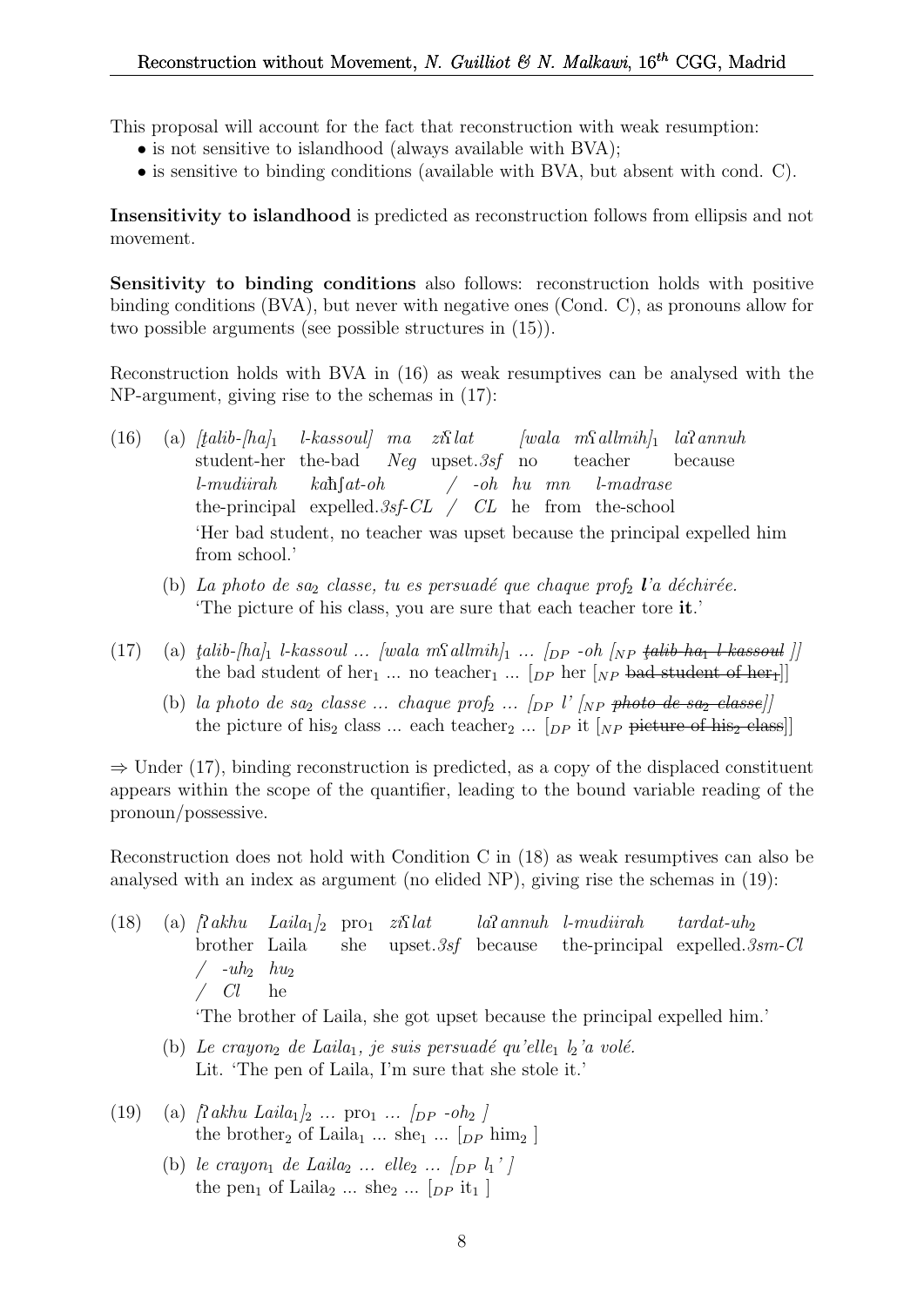Note finally that the analysis is on a par with Elbourne (2001)'s analysis of 'paycheck' sentence:

(20) John gave his paycheck to his mistress. Everybody else put it in the bank.

⇒ pronouns are definite descriptions composed of a determiner (the pronoun) and the NP-complement elided under identity:

(21) John<sub>1</sub> gave his<sub>1</sub> paycheck to his mistress. Everybody<sub>2</sub> else put  $\lceil_{DP}$  it  $\lceil_{NP}$  paycheck of  $\lim_{2}$ ] in the bank.

⇒ The presence of the bound pronoun in the elided copy straightforwardly accounts for the 'covariant' reading of the pronoun 'it'.

A further argument for this analysis  $\Rightarrow$  the great similarity between pronouns and determiners in French, as Table 6 shows:

|     | $(3)$ sg.                  | $(3)$ pl.                   |
|-----|----------------------------|-----------------------------|
|     | Pro   il/elle/le/la/lui/l' | ils/elles/les/leur          |
| Det | le/la/l'                   | $\text{les}/\text{leur}(s)$ |

Table 6. Determiners and Pronouns in French

#### 4.2 Strong resumptives: reconstruction through movement

Recall Aoun et al. (2001)'s analysis of apparent resumption in (5) repeated here in (22):

(22) Apparent resumption:  $[p_P \dots \text{ pronoun}_1 \dots]_2 [ip \dots QP_1 \dots [cp \dots [pp \ p_P \dots \text{ pronoun}_1 \dots]_2 RP_2]$ 

In (22), apparent resumption is derived via movement in the following way:

- the dislocated DP is generated in-situ and then fronted to an A-bar position.
- the RP is base-generated adjoined to the dislocated DP in its base position.

(Elbourne, 2001, chap.3) points out that this proposal runs into difficulty since, according to Benmamoun and Choueiri (p.c.), weak pronouns cannot be cliticized onto DPs in the surface (see  $(23a)$ ). Notice, however, that both strong pronouns in  $(23b)$  and epithets (23c) can appear overtly adjoined (be used in apposition) to a DP:

- $(23)$  (a) \*Karim-uh illi Karim-Cl that saw.1s-Cl  $\int u \, dt$ -uh mat dead 'Karim that I saw is dead.'
	- (b) hu Karim illi he Karim that saw.1s-Cl dead  $\lceil$ uft-uh mat 'Karim that I saw is dead.'
	- $(c)$  fuft saw.1s Karim this-the-idiot Karim ha-l-habilih 'I saw Karim, this idiot.'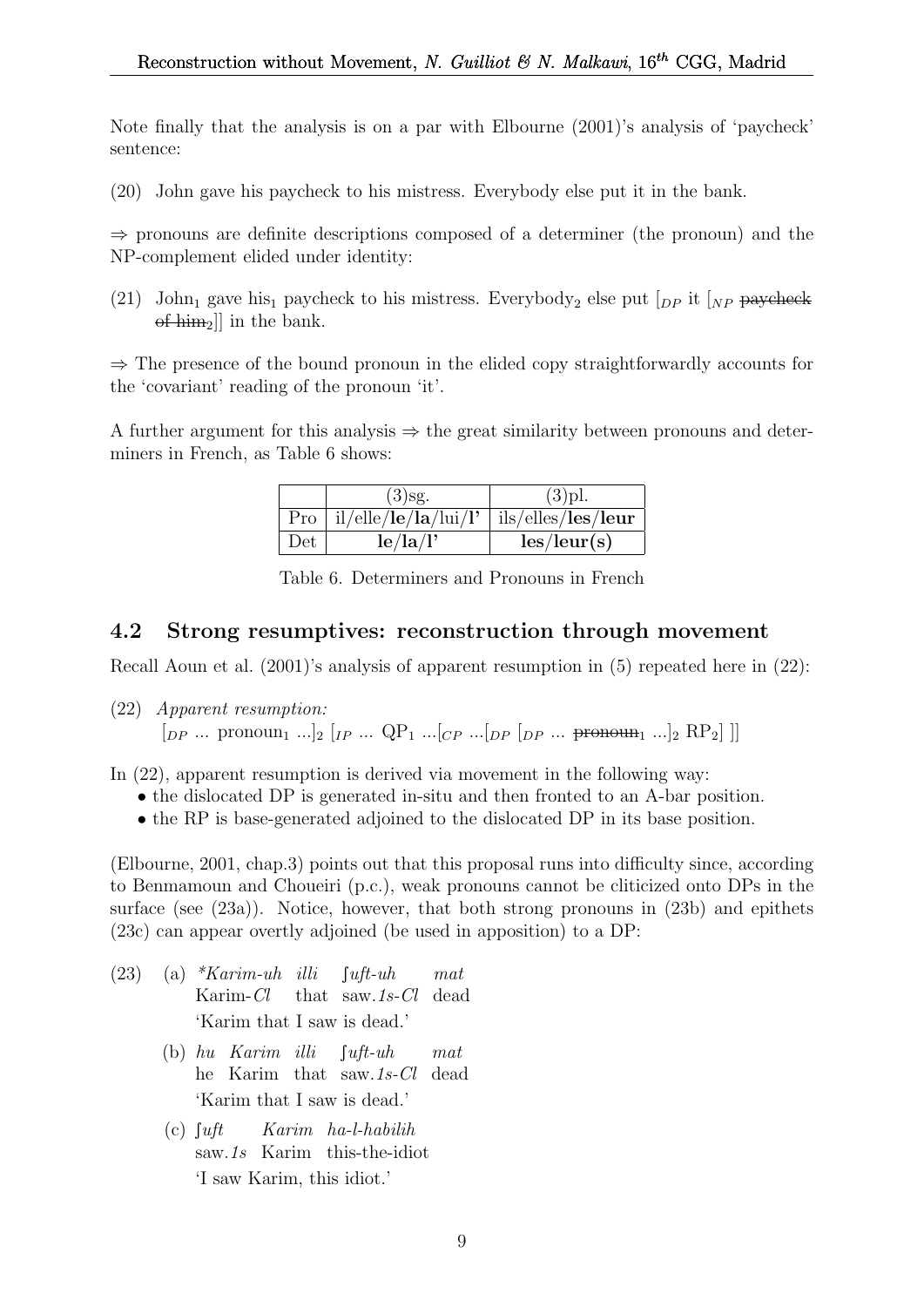Our claim: Only strong resumption can be analysed along the lines of Aoun et al. (2001)'s distinction between apparent and true resumption (based on the copy theroy of movement when available).

This claim accounts for the fact that reconstruction with strong resumption:

- is sensitive to islandhood (available when no island intervenes);
- is insensitive to binding conditions.

Sensitivity to islands is predicted. Reconstruction holds when no island intevenes (see (24)), as movement is licit in these structures (cases of apparent resumption in the sense of Aoun et al. (2001)), but cannot hold within strong islands in (25) (cases of true resumption in the sense of Aoun et al. (2001)).

Insensitivity to binding conditions is also predicted. When movement is licit (no island), creation of a copy adjoined to the strong resumptive will trigger reconstruction (hence violation of condition C and satisfaction of BVA in (24)). Otherwise (strong island), no reconstruction appears (no condition C violation, but violation of BVA in (25)).

- (24) BVA and condition C with no island:
	- (a)  $\frac{|tali b h_a|_1}{|tali b h_a|_1}$ student-her the-bad Neg want.1pl say to-no teacher  $\emph{l-kassul}_2$  ma beddna ngol [l-wala m $\emph{Sallmih}_1$ ] Penno that  $hu_2$  gas he cheated.3.sm in-the-exam  $b$ -l- $mti$ h an 'Her bad student, we don't want to tell any teacher that he cheated in the exam.'
	- (b) \*/?akhu Laila<sub>1</sub>/<sub>2</sub> pro<sub>1</sub> galat brother Laila she said.3sf that  $\lim_{n \to \infty}$  / ha-l-habilih<sub>2</sub> safar he / the-idiot left.3sm 'The brother of Laila, she said that he/the idiot left.'
- (25) BVA and Condition C in strong island:
	- (a)  $\frac{k}{t}$ alib- $[ha]_1$  l-kassoul]<sub>2</sub> ma hakjan ma $\Omega$ student-her the-bad Neg talked.1pl with no  $[wala \t m\Omega] \t m\delta h]$  gabl-ma teacher before  $h_{u_2}$  /  $ha$ -l-gabi<sub>2</sub> he / the-idiot.3sm arrive.3sm yesal 'Her bad student, we didn't talk to any teacher before he / this idiot arrived.'
	- (b)  $\int \mathcal{R} a k h u$   $Laila_1 \vert_2$  pro<sub>1</sub>  $zi \mathcal{R} l$ brother Laila she upset.3sf because he / the-idiot  $la$ annuh hu<sub>2</sub> / ha-l-habilih<sub>2</sub> safar left.3sm 'The brother of Laila, she got upset because he/the idiot left.'

|               | Weak Resumption                           | Strong Resumption                   |
|---------------|-------------------------------------------|-------------------------------------|
|               | Reconstruction via ellipsis               | Reconstruction via movement         |
|               | $(\grave{a} \text{ la Elbourne } (2001))$ | $(\text{à la Aoun et al. } (2001))$ |
| No island     | reconstruction with BVA $(\sqrt)$ ,       | reconstruction with BVA $(\sqrt)$ , |
|               | not with Cond. C $(\sqrt)$                | and with Cond. $C$ $(*)$            |
| Strong island | reconstruction with BVA $(\sqrt)$         | no reconstruction with BVA $(*)$    |
|               | not with Cond. C $(\sqrt)$                | or with Cond. C $(\sqrt)$           |

Table 7. Summary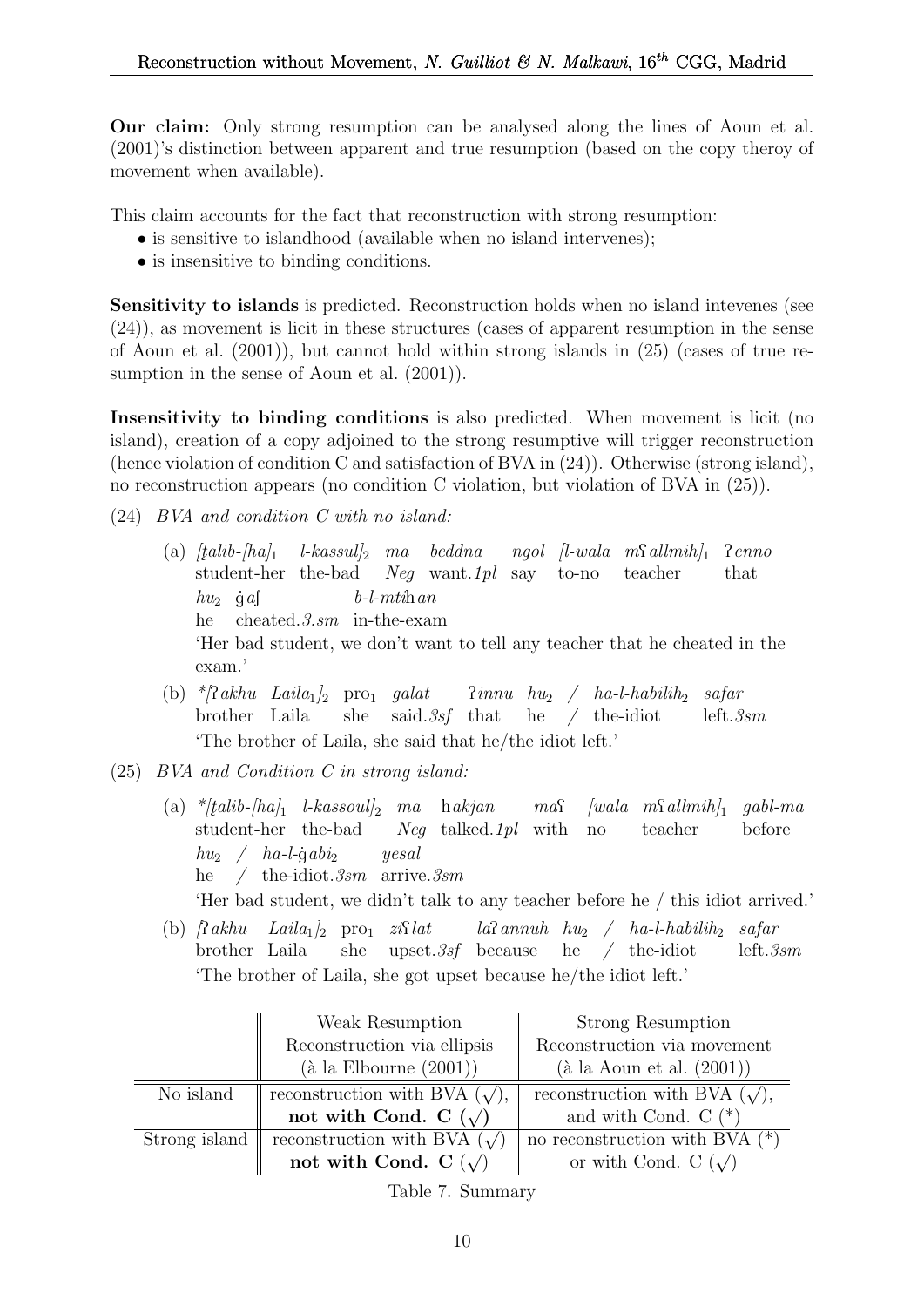# 5 On copy interpretation

Claim 2: Copies can be interpreted either as definite or indefinite objects.

• Weak resumption (based on ellipsis à la Elbourne  $(2001)$ ) forces a definite interpretation of the copy (gap vs resumption).

• A functional reading then follows either from indefinite interpretation of the copy (when available), or from the presence of a bound pronoun in that copy.

## 5.1 How copies get interpreted...

A copy can be interpreted as indefinite. For the analysis of indefinites, we argue for the skolemized choice function proposed in Kratzer (1998), i.e. a function that takes two arguments, one individual  $x$  and a set of entities  $P$  and returns one individual of that set (written  $f_x(P)$ ):

(26) Every man loves a woman.

⇒ Functional reading: one different specific woman for each man LF: every man<sub>1</sub> loves  $f_1(\text{woman})$ .  $\forall x. [man(x) \rightarrow [loves(x, f_x(woman))]]$ 

⇒ Skolemized choice function's interpretation of copies is essential to account for scopeonly reconstruction: interpretation of the copy in (27) as an indefinite gives rise to the 'reconstructed' functional readings mapping every doctor to a different and specific patient.

(27) Which patient did every doctor examine patient? LF:  $\lambda p.\exists f. true(p) \wedge p=every$  doctor<sub>x</sub> examined  $f_x(patient)$ 

## 5.2 Gap vs resumption

Scope-only reconstruction holds with a gap, as shown by (27) for English, (28a) for French, and (29a) for JA. But it surprisingly disappears with resumption, as shown by (28b) for French and  $(29b)$  for  $JA<sup>7</sup>$ .

- (28) (a) Quelle photo<sub>1</sub> chaque homme a-t-il déchirée  $-1$ ? ( $\sqrt{\text{functional}}$ ) 'Which picture did each man tear?'
	- (b) Quelle photo<sub>1</sub> es-tu fâché parce que chaque homme  $l_1$ 'a déchirée? (\*funct.) 'Which picture are you furious because every man tore it?'
- $(29)$  (a)  $2 \text{ } aya$ Which picture every man  $\textit{surah}_1$   $\textit{kul}$ zalamih maza<sup>c</sup> tear.past  $\frac{1}{2}$  ( $\sqrt{\text{functional}}$ ) 'Which picture did each man tear?'
	- $(b)$   $2aya$ Which picture every man  $\textit{surah}_1$   $\textit{kul}$  $zalamih$   $maxa\$   $-ha<sub>1</sub>$ ? (\*functional) tear.past-Cl 'Which picture did each man tear (it)?'

<sup>7</sup>This contrast was first discussed by Doron (1982) with relative clauses in Hebrew.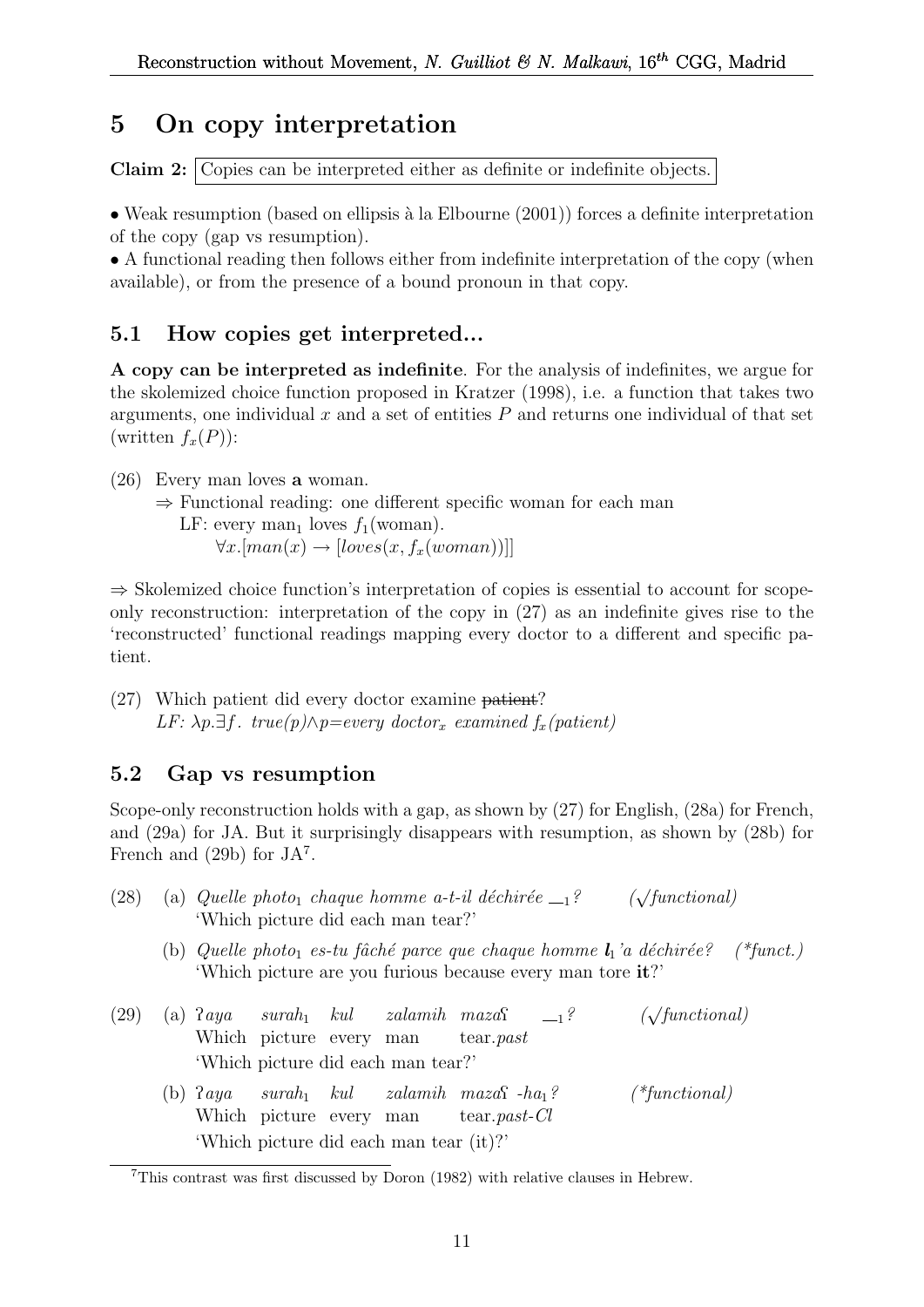$\Rightarrow$  Only (28a) and (29a) allow for the 'reconstructed' functional reading (as a case of scope-only reconstruction).

Our account: the presence of resumption (as a definite description) blocks interpretation of the copy as indefinite, leading to the schemas in (30).

(30) (a) Gap: quelle photo ... chaque homme<sub>2</sub> ...  $\lceil_{DP} \rceil_{NP}$  photo] which picture ... each man<sub>2</sub> ...  $[_{DP}$   $]_{NP}$  picture]]  $\Rightarrow$  LF:  $\lambda p.\exists f$ . true(p) $\wedge p =$ each man<sub>x</sub> tore f<sub>x</sub>(picture) (b) Resumption: quelle photo ... chaque homme<sub>2</sub> ...  $[p_P] \mid [NP]$  photo] which picture ... each man<sub>2</sub> ...  $[p \text{ } p \text{ }]$  it  $[p \text{ } p \text{ }]$  $\Rightarrow$  LF:  $\lambda p.\exists y.$  true(p) $\wedge p = you$  are furious because each man<sub>x</sub> tore the picture identical to y

 $\Rightarrow$  In (30a), interpretation of the copy as a skolemized choice function (indefinite) gives rise to the functional reading. In (30b), the copy is interpreted as definite (because of the resumptive pronoun) which obviously does not lead to any functional reading.

## 5.3 Scope-only vs binding reconstruction

Our analysis straightforwardly accounts for the asymmetry between scope-only and binding reconstruction with resumption. Consider the surprising contrast, in French between (28b), repeated here in (31a), and (31b), in JA between (29b), repeated here in (32a), and (32b):

- (31) (a) Quelle photo<sub>1</sub> es-tu fâché parce que chaque homme  $l_1$ 'a déchirée? (\*funct.) 'Which picture are you furious because every man tore it?'
	- (b) Quelle photo<sub>1</sub> de lui es-tu fâché parce que chaque homme  $l_1$ 'a déchirée? ( $\sqrt{f}$ .) 'Which picture of him are you furious because each man tore it?'
- $(32)$  (a)  $2aya$ Which picture every man  $\textit{surah}_1$  kul zalamih maza $\Omega$ -ha<sub>1</sub>? (\*functional) tear.past-Cl 'Which picture did each man tear (it)?'
	- $(b)$   $2aya$ Which picture of-him every man  $\textit{surah}_1$  il-uh<sub>2</sub> kul  $zalamih_2$  maza $\Omega$  -ha<sub>1</sub>? ( $\sqrt{}$  $(\sqrt{functional})$ tear.past-Cl 'Which picture of him did each man tear (it)?'

 $\Rightarrow$  Although the 'reconstructed' functional reading is not present in (31a) and (32a), it suddenly reappears in (31b) and (32b).

Our account: the presence of the resumptive pronoun (as a definite description) leads to a definite interpretation of the copy. As the schemas in (33) show, the contrast is then reduced to the one between *every man saw the picture* versus *every man saw the picture* of him.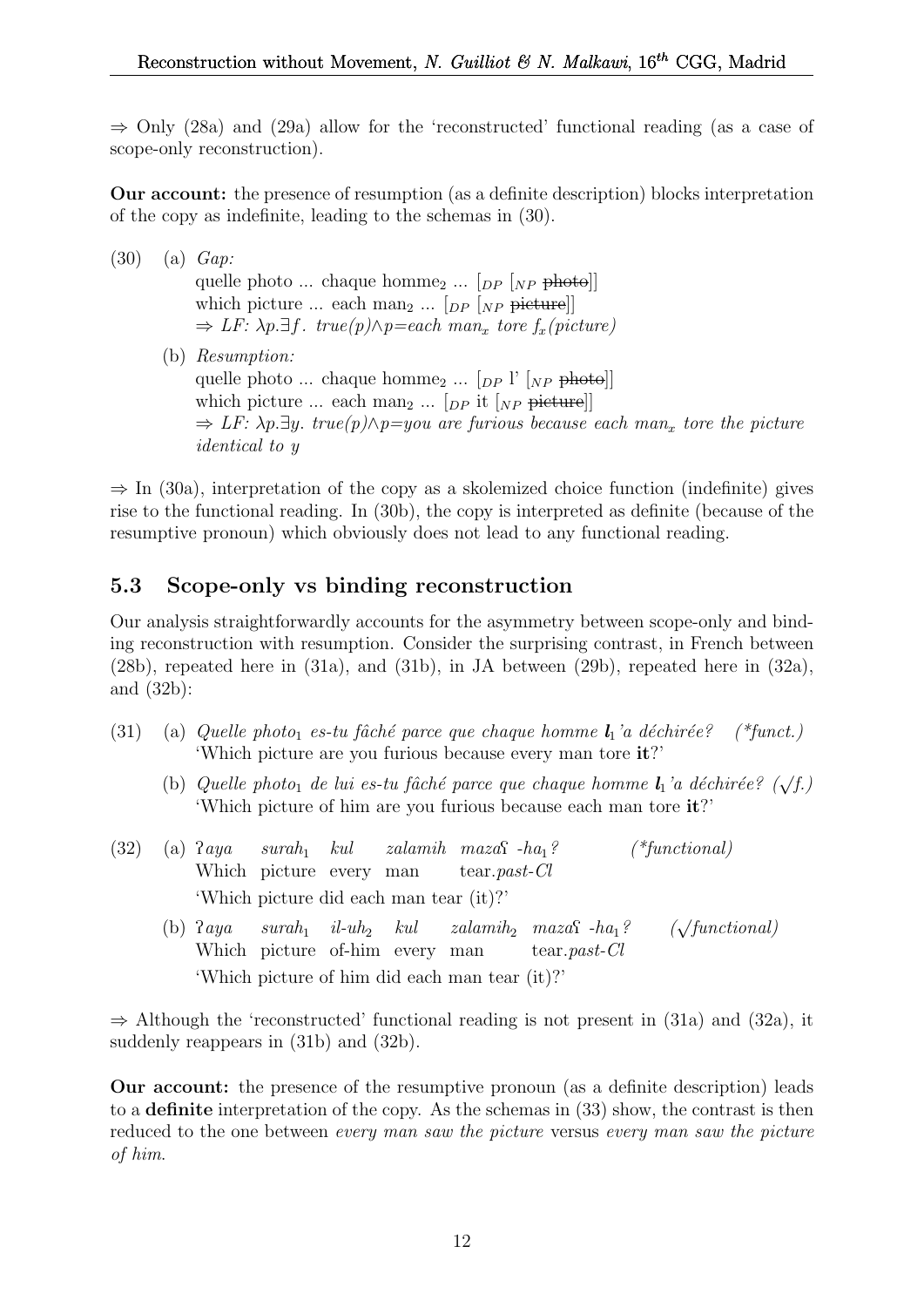- (33) (a) Scope-only reconstruction quelle photo ... chaque homme<sub>2</sub> ...  $[p] \mid N_P$  photo which picture ... each man<sub>2</sub> ...  $[p_P$  it  $[N_P]$  picture  $\Rightarrow$  LF:  $\lambda p.\exists y.$  true(p) $\wedge p = you$  are furious because each man<sub>x</sub> tore the picture identical to y
	- (b) Binding reconstruction quelle photo de lui<sub>2</sub> ... chaque homme<sub>2</sub> ...  $\lceil_{DP} \rceil$ <sup>'</sup>  $\lceil_{NP}$  photo de lui<sub>2</sub>] which picture of him<sub>2</sub> ... each man<sub>2</sub> ... [ $_{DP}$  it [ $_{NP}$  picture of him<sub>2</sub>]]  $\Rightarrow$  LF:  $\lambda p$ . true(p) $\wedge p =$ you are furious because each man<sub>x</sub> tore the picture of x

 $\Rightarrow$  Obviously, only the second case will lead to a functional reading thanks to the bound variable.

# 6 Conclusion

• Both the traditional analysis of reconstruction as an exclusive consequence of movement (see Lebeaux (1990), Chomsky (1995) among others) and the distinction between apparent and true resumption (see Aoun et al. (2001)) are problematic, as reconstruction (linked to binding) can occur within islands, as data from French and JA show.

• Reconstruction signals the presence of a copy rather than the presence of movement.

⇒ For weak resumption, we argue for reconstruction via NP-deletion's analysis of pronouns à la Elbourne  $(2001);$ 

 $\Rightarrow$  For strong resumption, we argue for reconstruction via movement in the sense of Aoun et al. (2001).

• In principle, copies may be interpreted either as definite (in the sense of Fox (2002)) or indefinite (see Kratzer (1998)'s skolemized choice functions).

 $\Rightarrow$  Resumption forces interpetation of the copy as definite.

 $\Rightarrow$  A functional reading then follows either from indefinite interpretation of the copy (scope-only reconstruction), or from the presence of a bound pronoun in that copy (binding reconstruction).

Questions, Comments, Help, Jobs... Welcome!

# References

- J. Aoun, L. Choueiri, and N. Hornstein. Resumption, movement and derivational economy. Linguistic Inquiry, 32:371–403, 2001.
- Valentina Bianchi. Consequences of Antisymmetry for the syntax of headed relative clauses. PhD thesis, Scuola Normale Superiore, Pisa, 1995.

Noam Chomsky. The minimalist program. MIT Press, 1995.

Edith Doron. The syntax and semantics of resumptive pronouns. In Texas linguistic forum, volume 19, 1982.